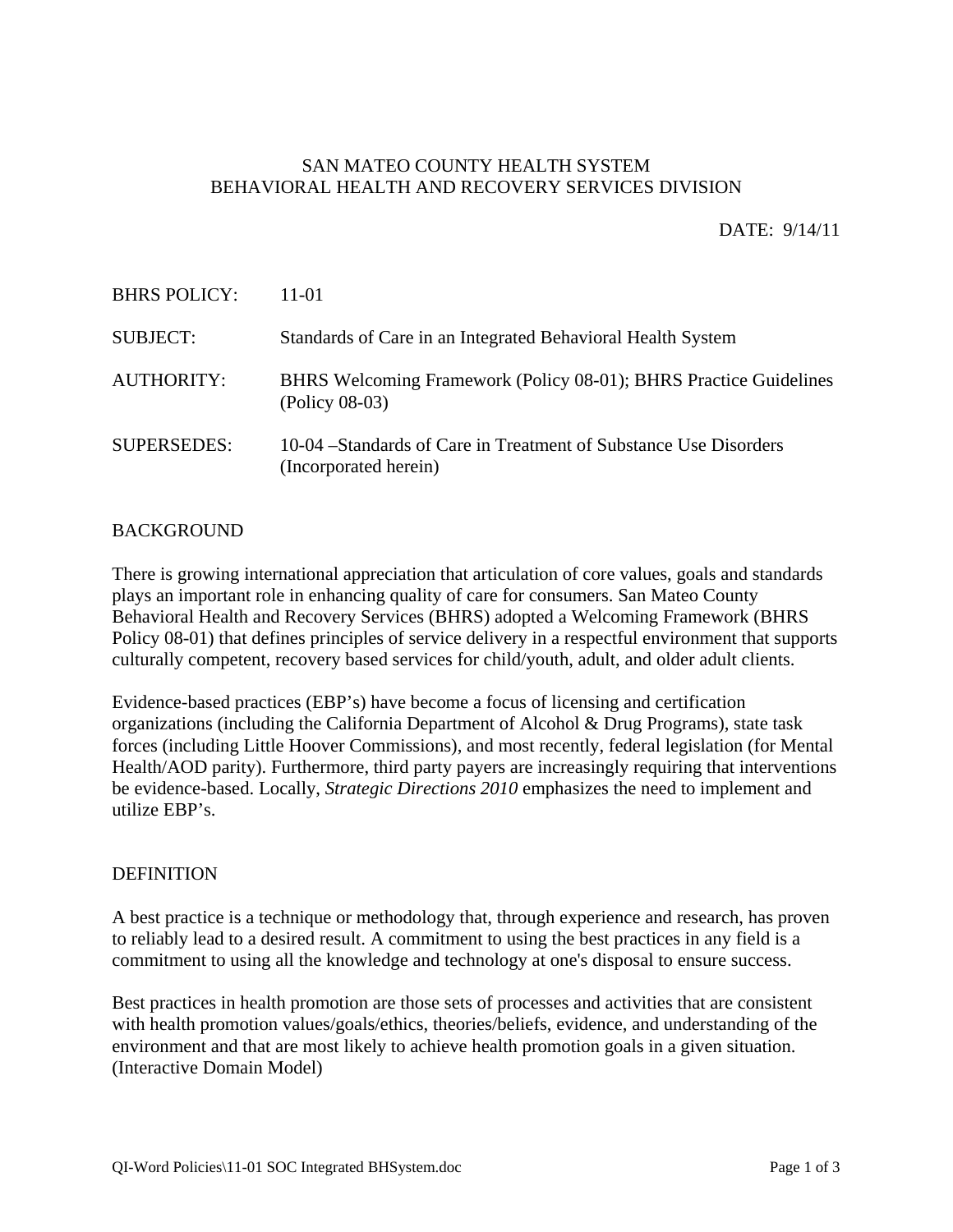# POLICY

The standards of care listed below apply to all consumers within BHRS, regardless of age, culture, and physical/behavioral health issues. It is understood that these standards are not new and are already accepted and being applied throughout BHRS. They are restated here to emphasize ongoing commitment to the values and perspectives they endorse. Specific standards for AOD Providers, other adult/older adult providers and providers of services for children/ youth and their families will be attached when written and will be implemented as Division policy. Despite this separation, necessary for clarity and specificity of best and promising practices, it is anticipated that their application will occur in an integrated way throughout BHRS.

# **SOC 1: Welcoming Environment**

*Programs will provide for a client's physical and emotional safety and create an engaging and predictable environment.*

# **SOC 2: Engagement & Retention**

**P***rograms will utilize strategies specific for engagement and retention of clients and their families, and will promote access to care through effective efforts to reduce the stigma surrounding mental health challenges and substance use problems.*

### **SOC 3: Client-Centered Care**

*Programs will provide individually tailored and client-driven treatment, while balancing the health, safety, and integrity of the program.*

### **SOC 4: Culturally Competent Care**

*Providers are expected to be culturally fluent and responsive to the historical, linguistic, spiritual and cultural experiences and needs of each client.*

### **SOC 5: Co-occurring Capable Care**

*Programs will be engaged in continuously improving their co-occurring capability. Policies, procedures and programming and staff competencies are designed to meet the anticipated needs of individuals with co-occurring disorders. Within BHRS, the provision of co-occurring care is the expectation, and not the exception.*

### **SOC 6***:* **Treatment Planning**

*Treatment Plans must consider the client's stage of change, developmental needs and stage of life issues.* 

*Treatment Plans must consider the readiness/ability of each client to address each problem, and be informed by the integrated assessment of substance use and mental*